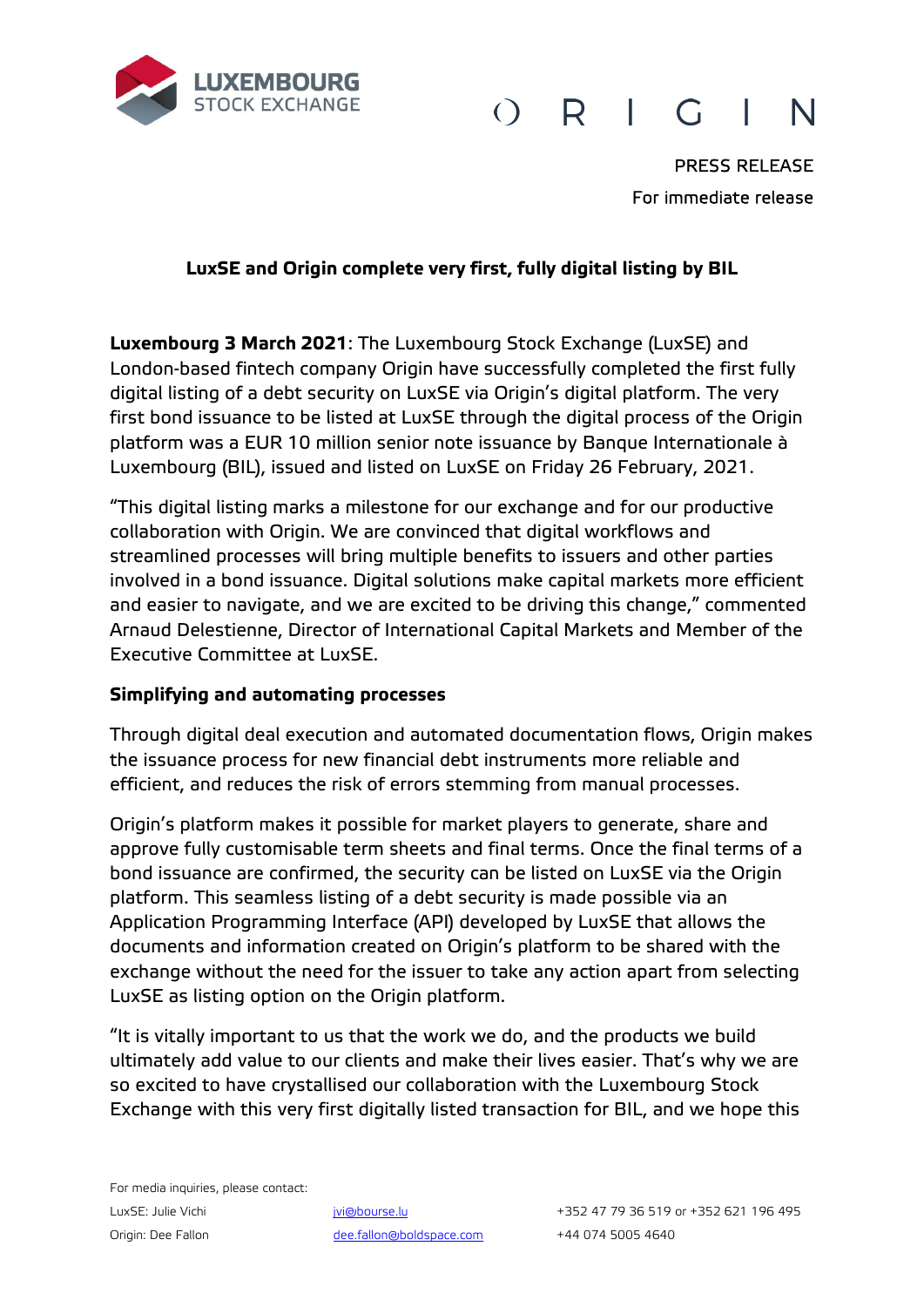



will be the first of many such transactions. Enabling digital listing is an important part of the roadmap towards building a truly digital capital market," stated Raja Palaniappan, CEO of Origin.

## **Embracing digital**

Origin's platform for bond issuance is particularly relevant for repeat issuers who are active in capital markets and who are looking for ways to streamline and automate the issuance process.

The BIL deal that became the first issuance to be listed on LuxSE via Origin is a fungible tranche, an increase of a transaction of a total size of EUR 271 million. Deutsche Bank acted as the dealer on the transaction.

"As a Luxemburg issuer, we were pleased to be a pioneer to test the e-listing of the Luxembourg Stock Exchange through the API solution set up in collaboration with Origin. This innovative experience enabled all parties involved to ramp up the automation and strengthen efficiency all over the issuance process," said Olivier Habay, Head of Long Term Funding at BIL.

LuxSE initially acquired a 10% stake in Origin in 2019. In 2020, LuxSE strengthened its investment in the company as other investors entered the Series A funding round.